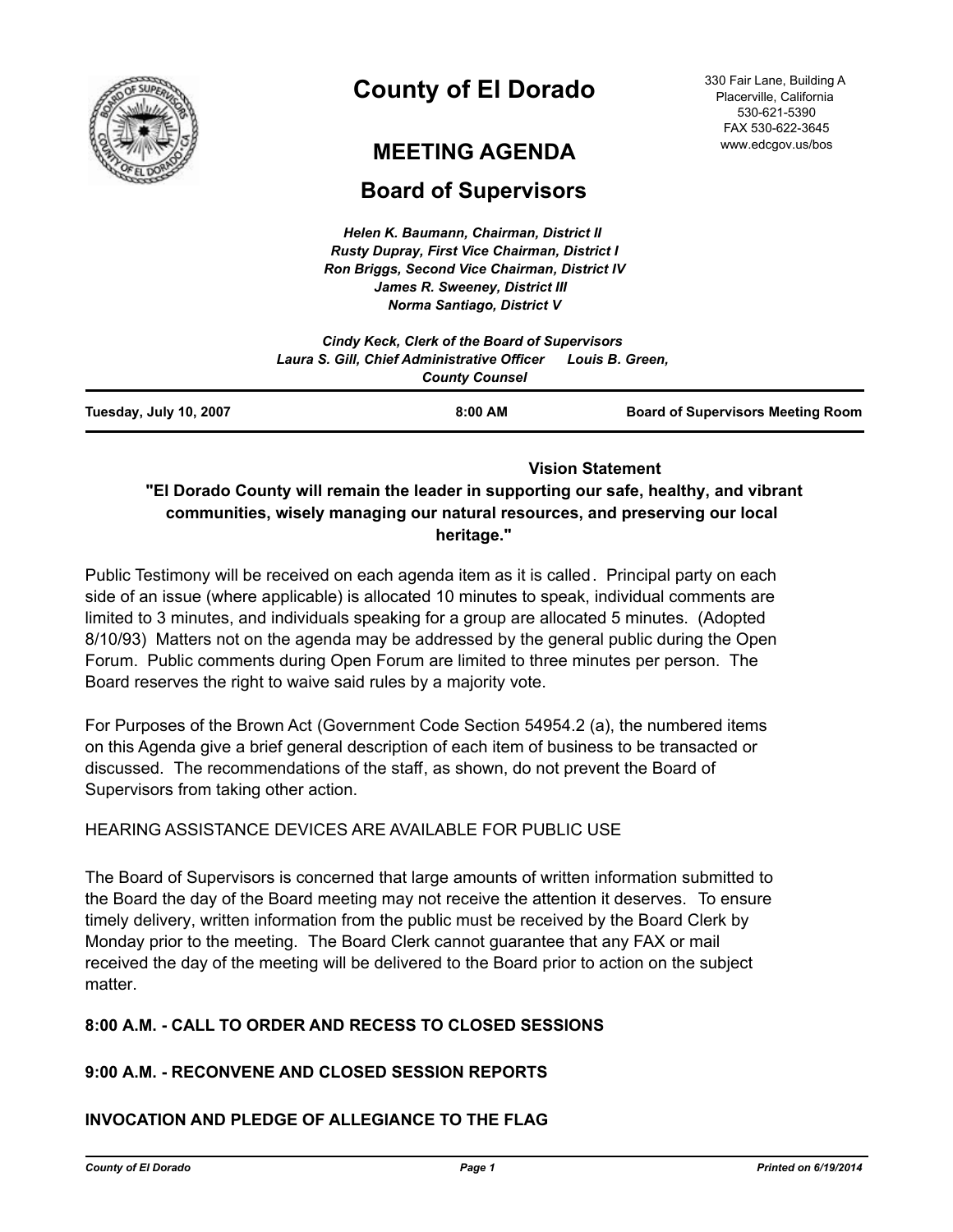At this time the Board will make any necessary additions, deletions, or corrections to the Agenda; determine matters to be added to or removed from the Consent Calendar; and with one motion adopt the Agenda and approve the Consent Calendar.

#### **OPEN FORUM**

#### **CONSENT CALENDAR**

- **1.** [07-1233](http://eldorado.legistar.com/gateway.aspx?m=l&id=/matter.aspx?key=6085) Approval of Board of Supervisors Conformed Agenda (Minutes) of the Regular Meeting of Tuesday, July 3, 2007. **RECOMMENDED ACTION:** Approve.
- **2.** [07-1114](http://eldorado.legistar.com/gateway.aspx?m=l&id=/matter.aspx?key=5916) Mental Health Department recommending Chairman be authorized to sign Agreement 665-S0711 with Calaveras County for incoming revenue in the amount of \$50,000 for the term July 1, 2007 through June 30, 2009 for use of El Dorado County's Psychiatric Health Facility (PHF). **RECOMMENDED ACTION:** Approve.

**FUNDING:** Revenue generating agreement.

- **3.** [07-1103](http://eldorado.legistar.com/gateway.aspx?m=l&id=/matter.aspx?key=5900) Mental Health Department recommending Chairman be authorized to sign Memorandum of Understanding 660-M0711 with the Office of the Public Guardian/Conservator in the Human Services Department in the amount of \$90,000 for the term July 1, 2007 through June 30, 2009 to provide administrative functions for conserved adults on an "as requested" basis for said Department. **RECOMMENDED ACTION:** Approve.
- **4.** [07-1123](http://eldorado.legistar.com/gateway.aspx?m=l&id=/matter.aspx?key=5926) Human Services Department, Social Services Division, recommending Chairman be authorized to sign Agreement 853-M0711 with Child and Family Policy Institute of California to enable said Department to participate in, and receive sponsored training and technical assistance in conjunction with, a peer-mentoring program as it relates to the Federal Linkages Project through Federal Fiscal Year 2011/2012. **RECOMMENDED ACTION:** Approve.

**FUNDING:** Non-financial Agreement.

**5.** [07-1119](http://eldorado.legistar.com/gateway.aspx?m=l&id=/matter.aspx?key=5921) **Human Services Department, Social Services Division, and Child** Support Services Department recommending Chairman be authorized to sign Agreement 045-S0810 with Paul Funk dba Pro Line Cleaning Services in the amount of \$67,560 for the term July 19, 2007 through July 18, 2009 to provide selected janitorial services for said departments located at 3057 Briw Road, Suites A and B in Placerville. **RECOMMENDED ACTION:** Approve.

**FUNDING:** Federal, State, and County General Fund.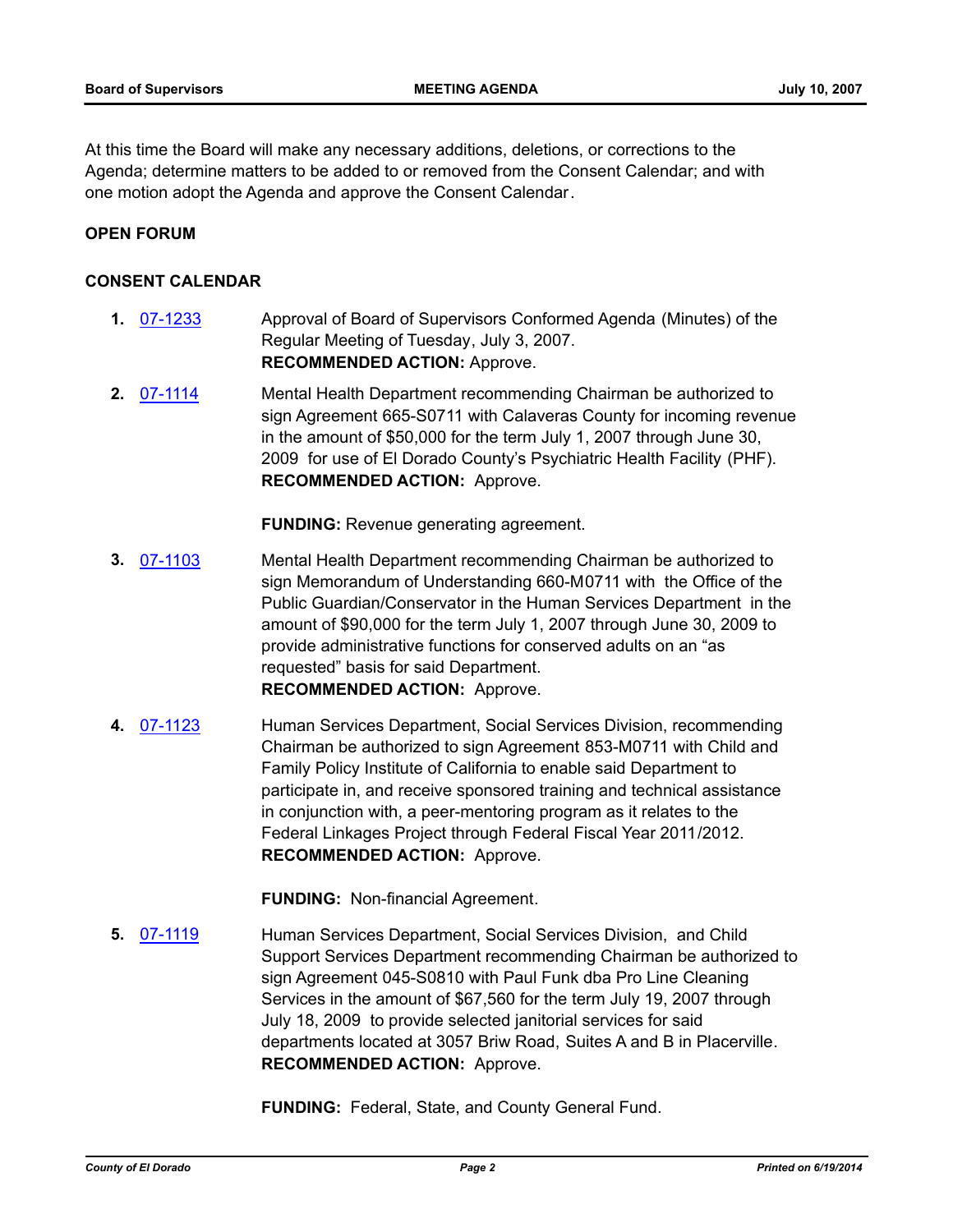**6.** [07-1164](http://eldorado.legistar.com/gateway.aspx?m=l&id=/matter.aspx?key=5987) Human Services Department, Social Services Division, recommending Chairman be authorized to sign Amendment 3 to Agreement 348-S0510 with Area Transit Management, Inc. increasing compensation amount by \$25,000 to \$85,000 for the term January 3, 2005 through January 2, 2008 for the provision of bus transportation services on an "as-requested' basis for clients in the South Lake Tahoe area, upon approval by County Counsel and Risk Management. **RECOMMENDED ACTION:** Approve.

**FUNDING:** Funding sources are Federal, State, and County.

**7.** [07-1173](http://eldorado.legistar.com/gateway.aspx?m=l&id=/matter.aspx?key=6005) Human Services Department, Social Services Division, recommending Chairman be authorized to sign Amendment 5 to Agreement for Services 405-S0511 with Progress House, Inc. increasing compensation by \$300,000 to \$600,000 for the term March 1, 2005 through February 28, 2008 to provide therapeutic counseling and other related services on an "as-requested" basis for clients of said Department, upon approval by County Counsel and Risk Management. **RECOMMENDED ACTION:** Approve.

**FUNDING:** Federal, State, and County General Fund.

**8.** [07-980](http://eldorado.legistar.com/gateway.aspx?m=l&id=/matter.aspx?key=5724) Transportation Department recommending adoption of Resolution sanctioning the closure of the Rubicon Trail Roads from Wentworth Springs and Loon Lake Dam to Gerle Creek, and thence east to the Placer County Line for the 55th Annual Jeepers Jamboree and the 29th Annual Jeep Jamboree from 6:00 am Wednesday, July 25th to midnight, Monday, July 30, 2007 and from 6:00 am Thursday, August 2nd to midnight Monday, August 6, 2007, subject to conditions set forth in Resolution No. 110-79 and conditions set forth in the "Application for Road Closure".

**RECOMMENDED ACTION:** Adopt Resolution **167-2007**.

**9.** [07-1050](http://eldorado.legistar.com/gateway.aspx?m=l&id=/matter.aspx?key=5811) Transportation Department recommending the following pertaining to the Cameron Park Drive/La Canada Intersection Improvements Project: (1) Adopt the California Environmental Quality Act (CEQA) Mitigated Negative Declaration;

(2) Approve the project as described in the CEQA document; and (3) Chairman be authorized to sign the Mitigation Monitoring and Reporting Program.

**RECOMMENDED ACTION:** Approve.

**10.** [07-1070](http://eldorado.legistar.com/gateway.aspx?m=l&id=/matter.aspx?key=5851) Transportation Department recommending Resolution summarily vacating (AOE 07-0013) a public utilities easement located on the side boundary line of APN 123-230-06 in Village I, Lots F, G, H, El Dorado Hills, Serrano, Lot 6, requested by Stephen and Kathi Andrade, to accommodate construction of improvements on the subject lot. **RECOMMENDED ACTION:** Adopt Resolution **170-2007**.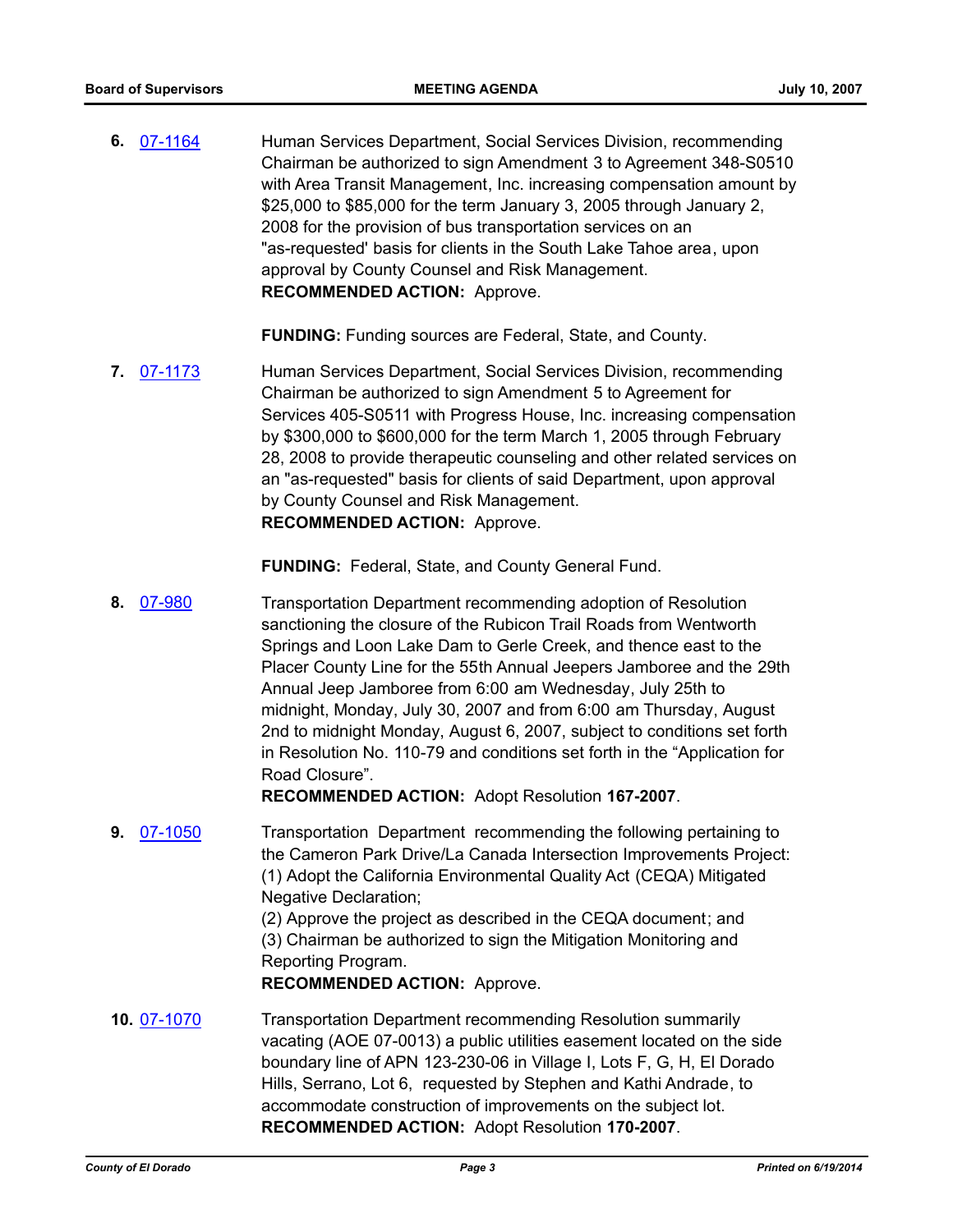- **11.** [07-1045](http://eldorado.legistar.com/gateway.aspx?m=l&id=/matter.aspx?key=5805) Transportation Department recommending adoption of Resolution summarily vacating (AOE 07-0012) public utilities easements located on the rear and side boundaries of APN 120-442-09, as requested by Naazi Revocable Family Trust February 23, 2007, James Aziz as Trustee, to accommodate construction of improvements on the subject lot. **RECOMMENDED ACTION:** Adopt Resolution **166-2007**.
- **12.** [07-1102](http://eldorado.legistar.com/gateway.aspx?m=l&id=/matter.aspx?key=5899) Development Services Department recommending Chairman be authorized to sign Amendment 1 to Agreement for Services 687-S0711 with RRM Design Group for the development of design guidelines for the Missouri Flat Road area; noting said amendment revises the Missouri Flat Fee Schedule (Exhibit B) to reflect job titles of consultant staff involved in the project and removing specific employee names. **RECOMMENDED ACTION:** Approve.
- **13.** [07-1041](http://eldorado.legistar.com/gateway.aspx?m=l&id=/matter.aspx?key=5797) Transportation Department recommending Chairman be authorized to sign Amendment I to Agreement for Services AGMT 05-855 with Sycamore Environmental Consultants, Inc. increasing compensation by \$100,000 to \$300,000 and extending the term through August 30, 2009 to provide enviromental review services for said Department. **RECOMMENDED ACTION:** Approve.

**FUNDING:**. Funds for this service agreement will come from the various Capital Improvement Program projects funded through traffic impact fees or through time and material billings against development projects. Sycamore will be working on several different projects on an as-needed basis under the task order process.

- **14.** [07-398](http://eldorado.legistar.com/gateway.aspx?m=l&id=/matter.aspx?key=4812) Development Services Department, Planning Services Division, submitting final map for West Valley Village, Unit 3A (TM99-1359F), located on APN 118-140-08, creating 54 residential lots on approximately 29.8 acres in the El Dorado Hills area; and recommending Chairman be authorized to sign the Agreement to Make Subdivision Improvements with LandSource Holding Company, LLC. **RECOMMENDED ACTION:** Approve.
- **15.** [07-401](http://eldorado.legistar.com/gateway.aspx?m=l&id=/matter.aspx?key=4816) Development Services Department, Planning Services Division, submitting final map for West Valley Village, Unit 4 (TM99-1359F), located on APN 118-140-05, creating 54 residential lots on approximately 16.3 acres. West Valley Village, Unit 4, in the El Dorado Hills area; and Chairman be authorized to sign the Agreement to Make Subdivision Improvements with LandSource Holding Company, LLC. (Supervisorial District II) **RECOMMENDED ACTION:** Approve.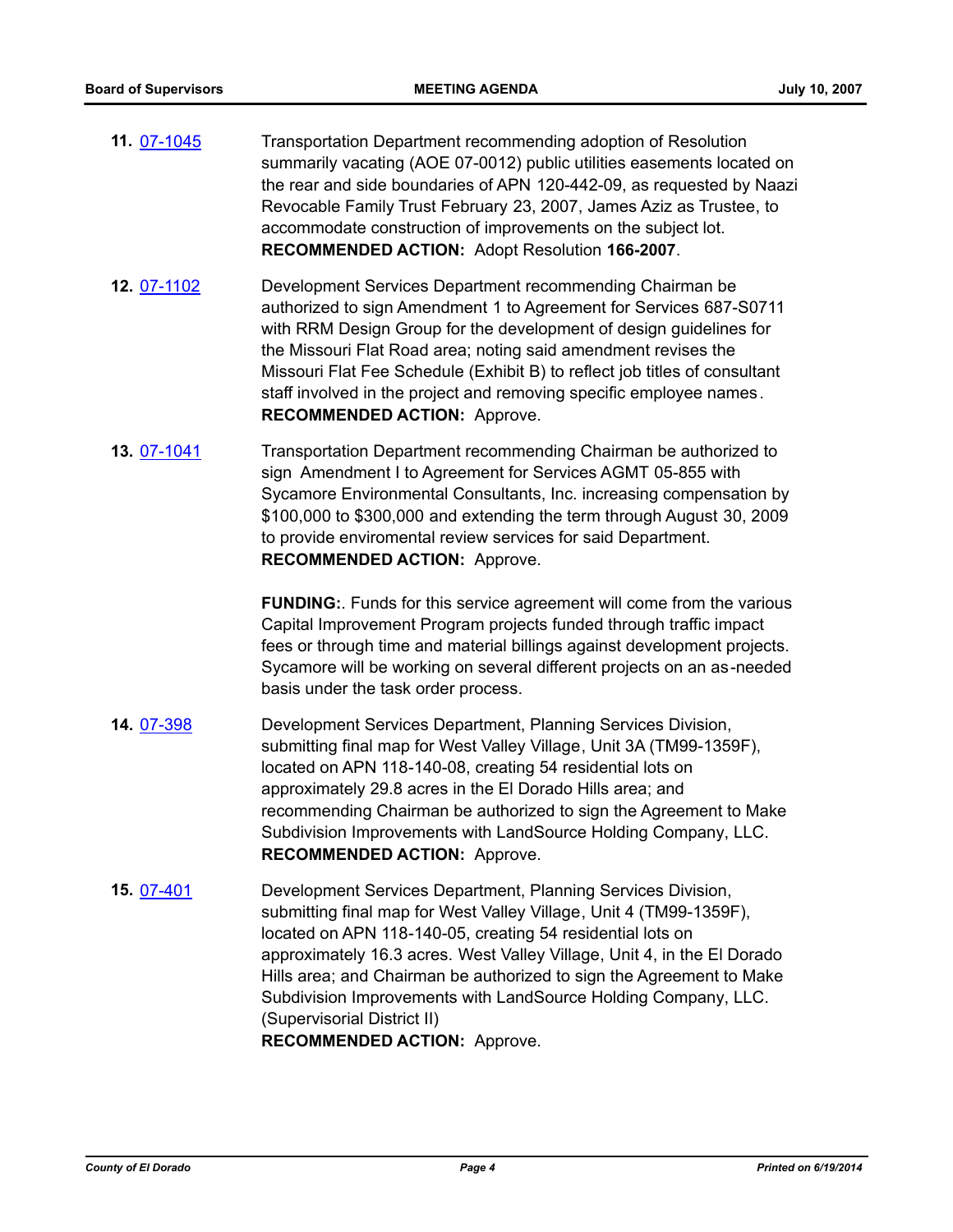- **16.** [07-406](http://eldorado.legistar.com/gateway.aspx?m=l&id=/matter.aspx?key=4822) Development Services Department, Planning Services Division, submitting final map for West Valley Village, Unit 7A (TM99-1359F), located on APNs 118-150-02, -03, -04, -09, and -10, creating 58 residential lots on approximately 42 acres in the West Valley Village, Unit 7A, in the El Dorado Hills area; and Chairman be authorized to sign the Agreement to Make Subdivision Improvements with LandSource Holding Company, LLC. (Supervisorial District II) **RECOMMENDED ACTION:** Approve.
- **17.** [07-1166](http://eldorado.legistar.com/gateway.aspx?m=l&id=/matter.aspx?key=5989) Development Services Department, Planning Services Division, submitting final map for West Valley Village, Unit 18 (TM99-1359F), located on APN 118-160-13, creating 107 residential lots on approximately 24.74 acres in the El Dorado Hills area; and recommending Chairman be authorized to sign Agreement to Make Subdivision Improvements with LandSource Holding Company, LLC. (Supervisorial District II) **RECOMMENDED ACTION:** Approve.
- **18.** [07-1080](http://eldorado.legistar.com/gateway.aspx?m=l&id=/matter.aspx?key=5863) Environmental Management Department recommending Resolution establishing delinquent mandatory refuse collection fees as special assessments and providing for collection in the same manner as ad valorem property taxes for South Tahoe Refuse Company. **RECOMMENDED ACTION:** Adopt Resolution **171-2007.**
- **19.** [07-1085](http://eldorado.legistar.com/gateway.aspx?m=l&id=/matter.aspx?key=5872) Environmental Management Department recommending Resolution establishing delinquent mandatory refuse collection fees as special assessments and providing for collection in the same manner as ad valorem property taxes for El Dorado Disposal, Inc. **RECOMMENDED ACTION:** Adopt Resolution **172-2007.**
- **20.** [07-785](http://eldorado.legistar.com/gateway.aspx?m=l&id=/matter.aspx?key=5446) General Services Department recommending the Board accept a donation in the amount of \$3,500 for the purchase and installation of new lighting in the County Museum's Transportation Exhibit Room; and recommending Budget Transfer 28003 increasing revenues and appropriations in the Museum's budget for same. (4/5 vote required) **RECOMMENDED ACTION:** Approve.
- **21.** [07-1122](http://eldorado.legistar.com/gateway.aspx?m=l&id=/matter.aspx?key=5924) Human Resources Department advising the Board of Perpetual Software License Addendum 1 to Agreement 594-S0311 with SIGMA Data Systems, Inc. in the amount of \$14,406 for Fiscal Year 2007-2008 and recommending continuation of same. **RECOMMENDED ACTION:** Approve.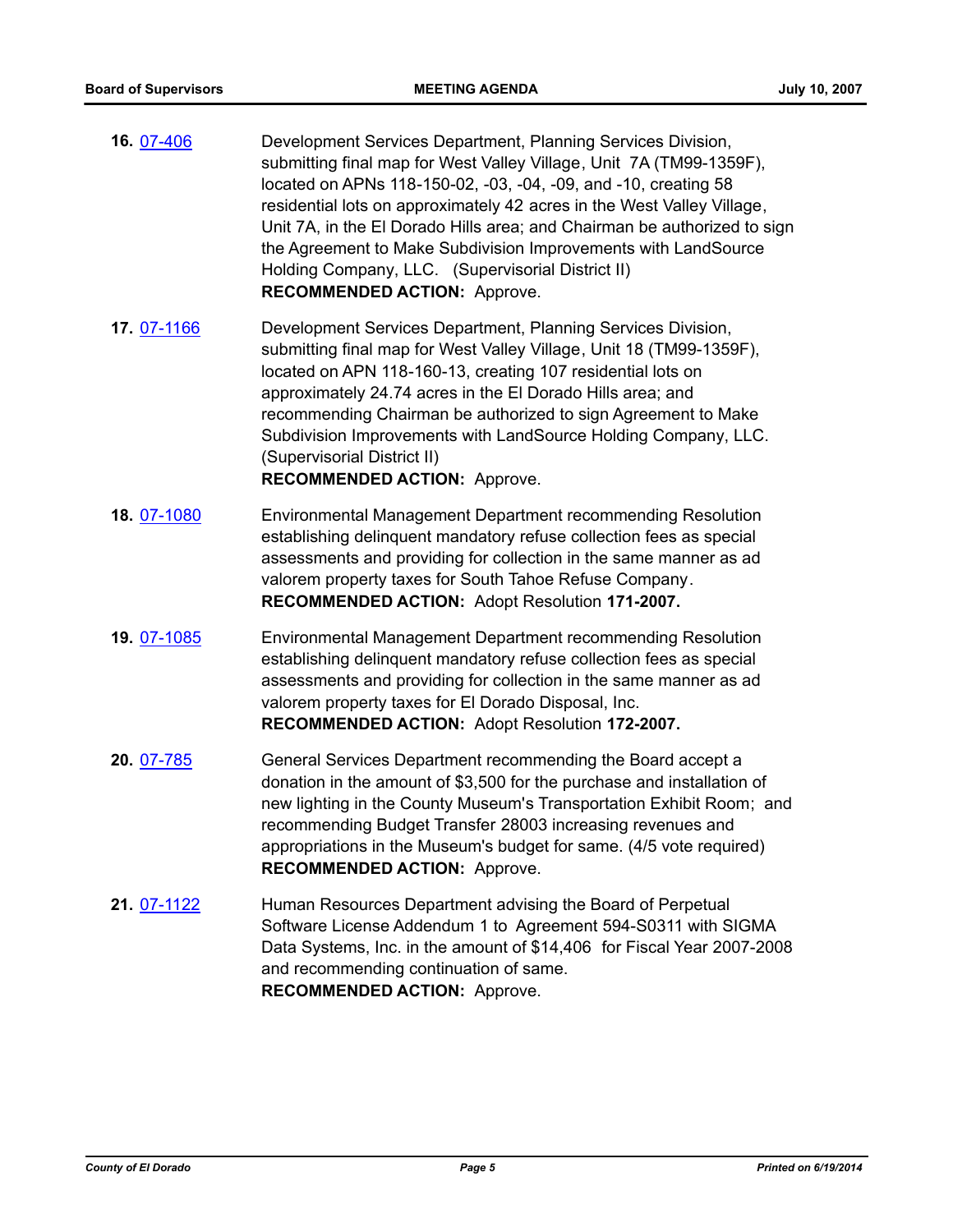**22.** [07-1143](http://eldorado.legistar.com/gateway.aspx?m=l&id=/matter.aspx?key=5960) Chief Administrative Office, Procurement and Contracts Division, recommending award of Request for Proposal 07-918-160 to Cunningham Engineering of Sacramento, CA in the amount of \$165,000 for the provision of engineering and design of the SPTC Class 1 Bike Path from Missouri Flat Road to Forni Road; and Chairman be authorized to sign agreement for Phase I of said project upon approval and review by County Counsel and Risk Management. **RECOMMENDED ACTION:** Approve.

> **FUNDING:** El Dorado County Air Quality Management District/Department of Motor Vehicles Grant and CalTrans Transportation Enhancement (TE) Grant.

**23.** [07-1197](http://eldorado.legistar.com/gateway.aspx?m=l&id=/matter.aspx?key=6031) Chief Administrative Office recommending the Board receive and file the Operation Feasibility Analysis prepared by National Golf Foundation for the El Dorado Hills Community Services District. **RECOMMENDED ACTION:** Approve.

### **END CONSENT CALENDAR**

#### **DEPARTMENT MATTERS/NOTICED HEARINGS**

**24.** [07-1127](http://eldorado.legistar.com/gateway.aspx?m=l&id=/matter.aspx?key=5932) Hearing to consider adoption of Resolution **176-2007** approving the issuance of variable rate demand revenue bonds by the Association of Bay Area Governments (ABAG) Finance Authority for Nonprofit Corporations in an amount not to exceed \$13,000,000 to finance the acquisition and construction of a 40-bed assisted living and 24-unit memory care residential facility, known as Eskaton Village Placerville, located at 3380 Blair Lane with the city limits of Placerville.

**FUNDING:** No cost associated with this action.

- **25.** [07-1056](http://eldorado.legistar.com/gateway.aspx?m=l&id=/matter.aspx?key=5819) Hearing to consider adoption of Resolution **165-2007** revising library fines and fee schedule.
- **26.** [07-1203](http://eldorado.legistar.com/gateway.aspx?m=l&id=/matter.aspx?key=6039) Hearing to consider adoption of Resolution **177-2007** superseding Resolution 49-2006 approving the El Dorado Hills Community Services District Capital Improvement Plan and Park and Recreation Impact Fees.

**FUNDING:** Development and Impact Fees.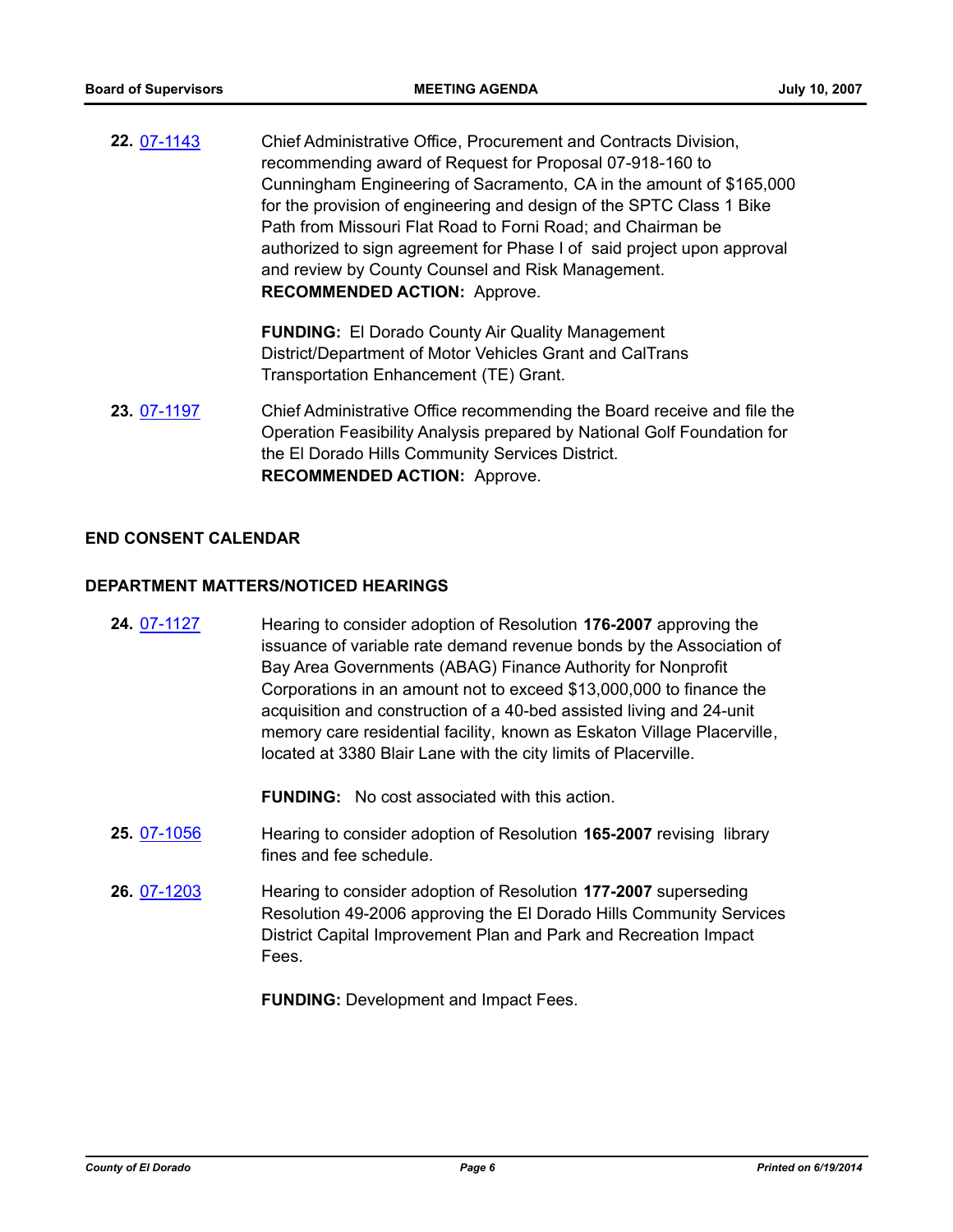**27.** [07-1216](http://eldorado.legistar.com/gateway.aspx?m=l&id=/matter.aspx?key=6059) Hearing to consider adoption of Resolution **178-2007** superseding Resolution 232-2003 approving the Cameron Park Community Services District Capital Improvement Plan and Park and Recreation Impact Fees.

**FUNDING:** Development and Impact Fees.

**28.** [07-1217](http://eldorado.legistar.com/gateway.aspx?m=l&id=/matter.aspx?key=6060) Hearing to consider adoption of Resolution **179-2007** superseding Resolution 329-2005 approving the Diamond Springs/El Dorado Fire Protection District Capital Improvement Plan and adopting Development Impact Fees.

**FUNDING:** Fire Impact Fees.

- **29.** [07-1215](http://eldorado.legistar.com/gateway.aspx?m=l&id=/matter.aspx?key=6058) Hearing to consider adoption of Resolution **180-2007** establishing a Building Fee Schedule to become effective September 10, 2007, superseding Resolution 057-2006 that sets forth the current fees.
- **30.** [07-1212](http://eldorado.legistar.com/gateway.aspx?m=l&id=/matter.aspx?key=6054) Development Services Department, Planning Services Division, recommending the Board receive the proposed Scope of Work for Pine Hill Preserve Memorandum of Understanding and Rare Plant Conservation Plan, and provide direction to staff to conclude negotiations with Science Applications International Corporation and return to Board with a contract for same.
- **31.** [07-1105](http://eldorado.legistar.com/gateway.aspx?m=l&id=/matter.aspx?key=5903) Development Services Department, Planning Services Division, recommending the Board authorize the request of Ken Curtzwiler for an allocation of 563 square feet of Commercial Floor Area (CFA) Allocation (Meyers Community Plan) for new development on a vacant 0.19 acre parcel (APN 034-322-01) in the West Meyers Land Use District, noting development in this district is defined as being within Priority Area #1, which allows for a 75% allocation and a 25% match; using the allocation ratio of 3 to 1, the applicant has elected to transfer to the project site the 188 square feet of CFA for the match.
- **32.** [07-1101](http://eldorado.legistar.com/gateway.aspx?m=l&id=/matter.aspx?key=5897) Sheriff recommending Chairman be authorized to sign Agreement 622-S0711 with the County of Sacramento in an amount not to exceed \$45,000 for the term July 1, 2007 through June 30, 2008 for autopsy, support and morgue services on an as requested basis.
- **33.** [07-1231](http://eldorado.legistar.com/gateway.aspx?m=l&id=/matter.aspx?key=6083) Auditor-Controller recommending Chairman be authorized to sign Amendment 1 to Agreement 260-S0711 with Calfee and Konwinski increasing the annual not to exceed amount from \$25,000 to \$40,000 for legal services relative to the preparation of legal proceedings regarding the collection of delinquent special taxes for special assessment districts and Mello Roos districts upon approval by County Counsel and Risk Management.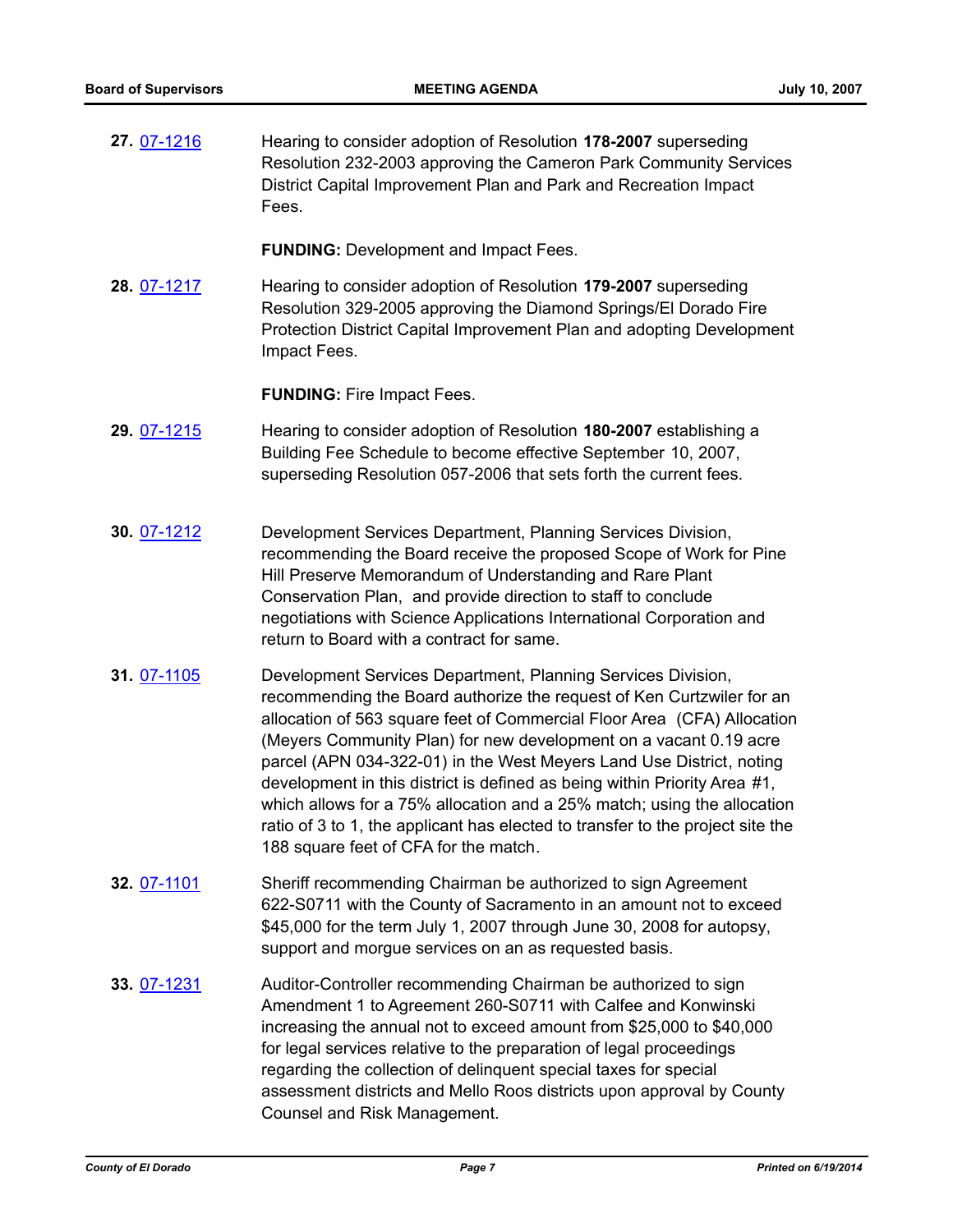**34.** [07-1221](http://eldorado.legistar.com/gateway.aspx?m=l&id=/matter.aspx?key=6069) Supervisor Sweeney recommending the Board of Supervisors direct Development Services not to require the conceptual review public hearing at the Planning Commission on July 26, 2007 and to expeditiously proceed with the regular hearing process for the Shinn Ranch Project.

# **2:00 P.M. - TIME ALLOCATION**

**35.** [07-1153](http://eldorado.legistar.com/gateway.aspx?m=l&id=/matter.aspx?key=5975) Hearing to consider Resolutions **174-2007** and **175-2007** to amend the General Plan Land Use Element, Policy 2.2.1.5, Table 2-3 Building Intensities portion of the Floor Area Ratio to 0.85 for commercial and industrial projects, and 0.50 for Research and Development projects.

**36.** [07-1168](http://eldorado.legistar.com/gateway.aspx?m=l&id=/matter.aspx?key=5993) Hearing to consider the following request by CELTIC PROPERTIES: (1) Amendment (AZ06-0002) of the land use map (General Plan) for a 0.22-acre portion of APN 102-110-11 from Multi-Family Residential (MFR) to Commercial (C) and a 0.22-acre portion of APN 102-110-13 from Commercial (C) to Multi-Family Residential (MFR); (2) Rezone a 0.22-acre portion of APN 102-110-11 from Limited Multifamily Residential-Design Community-Airport Safety District (R2-DC-AA) to Commercial-Planned Development-Design Community-Airport Safety District (C-PD-DC-AA) and a 0.22-acre portion of APN102-110-13 from Commercial-Planned Development-Design Community-Airport Safety District (C-PD-AA) to Limited Multifamily-Design Community-Airport Safety District (R2-DC-AA) and Ordinance **4733** for same; (3) Planned development (PD07-0005) to allow the construction and

operation of a 17,272 gross square foot commercial retail/pharmacy store (Rite Aide) in accordance with Section 17.02.010 of the County Zoning Ordinance;

(4) Design review (DR06-0008) of the proposed commercial retail/pharmacy store in accordance with Section 17.74.010 of the County Zoning Ordinance;

(5) Design waiver for a reduction of sidewalk width along the project frontage from an eight-foot wide sidewalk to a five-foot sidewalk; and (6) A Reasonable Use Analysis determination related to oak canopy cover retention and replacement in conformance with General Plan Policy 7.4.4.4 and Interim Interpretive Guidelines of General Plan Policy 7.4.4.4(A), said project would impact 1,205 square feet of oak tree canopy due to a relocated driveway on Starbuck Ranch Road on property identified by APN's 102-110-01, -11, and -13, consisting of 1.61 acres in the Cameron Park area. (District IV)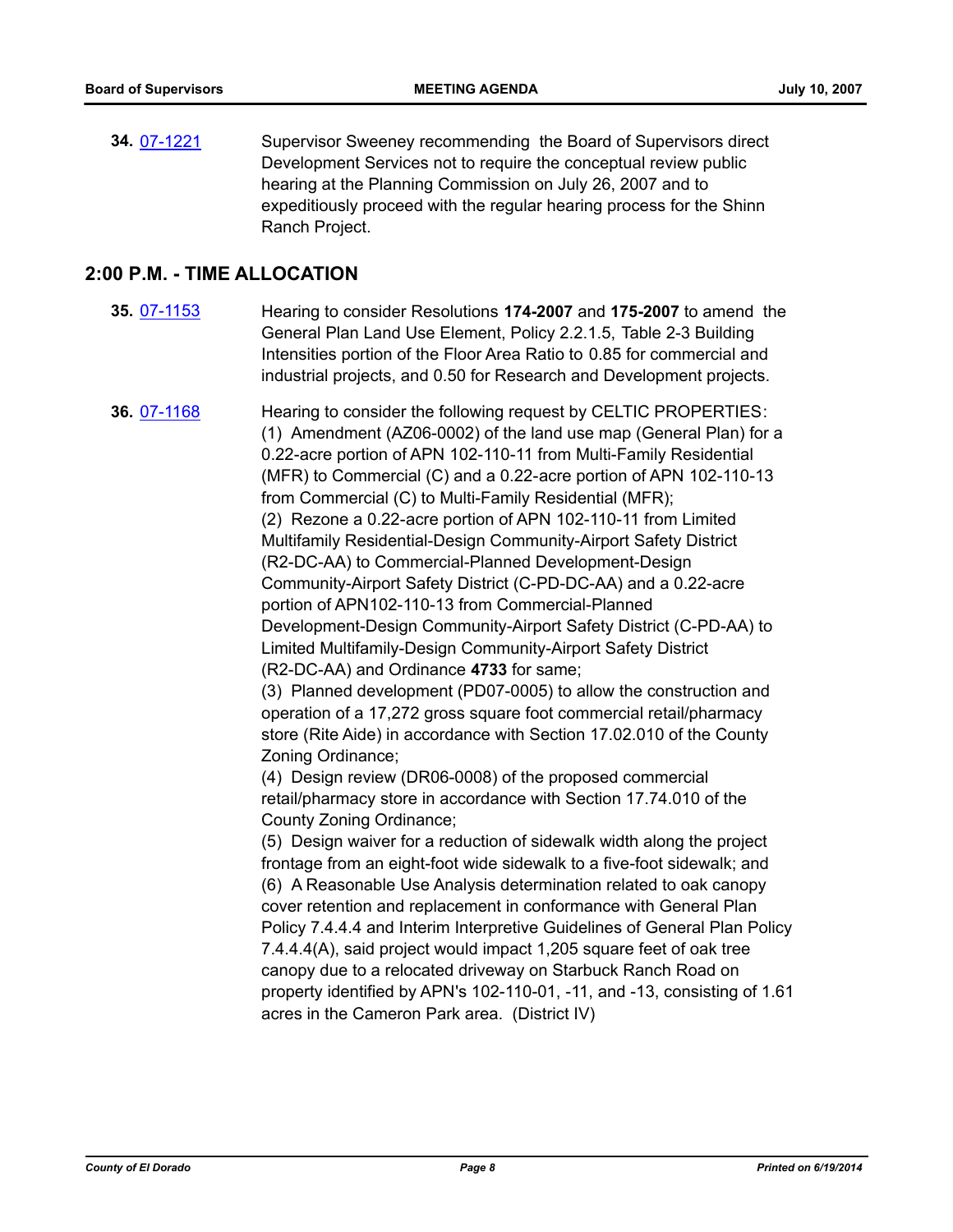**37.** [06-1471](http://eldorado.legistar.com/gateway.aspx?m=l&id=/matter.aspx?key=3347) Development Services Department recommending the Board review the revised scope of work for the Integrated Natural Resources Management Plan and provide direction to staff to conclude contract negotiations with Science Applications International Corporation and return to the Board for contract approval of same.

#### **CAO REPORTS**

#### **ITEMS TO/FROM SUPERVISORS**

#### **ADJOURNMENT**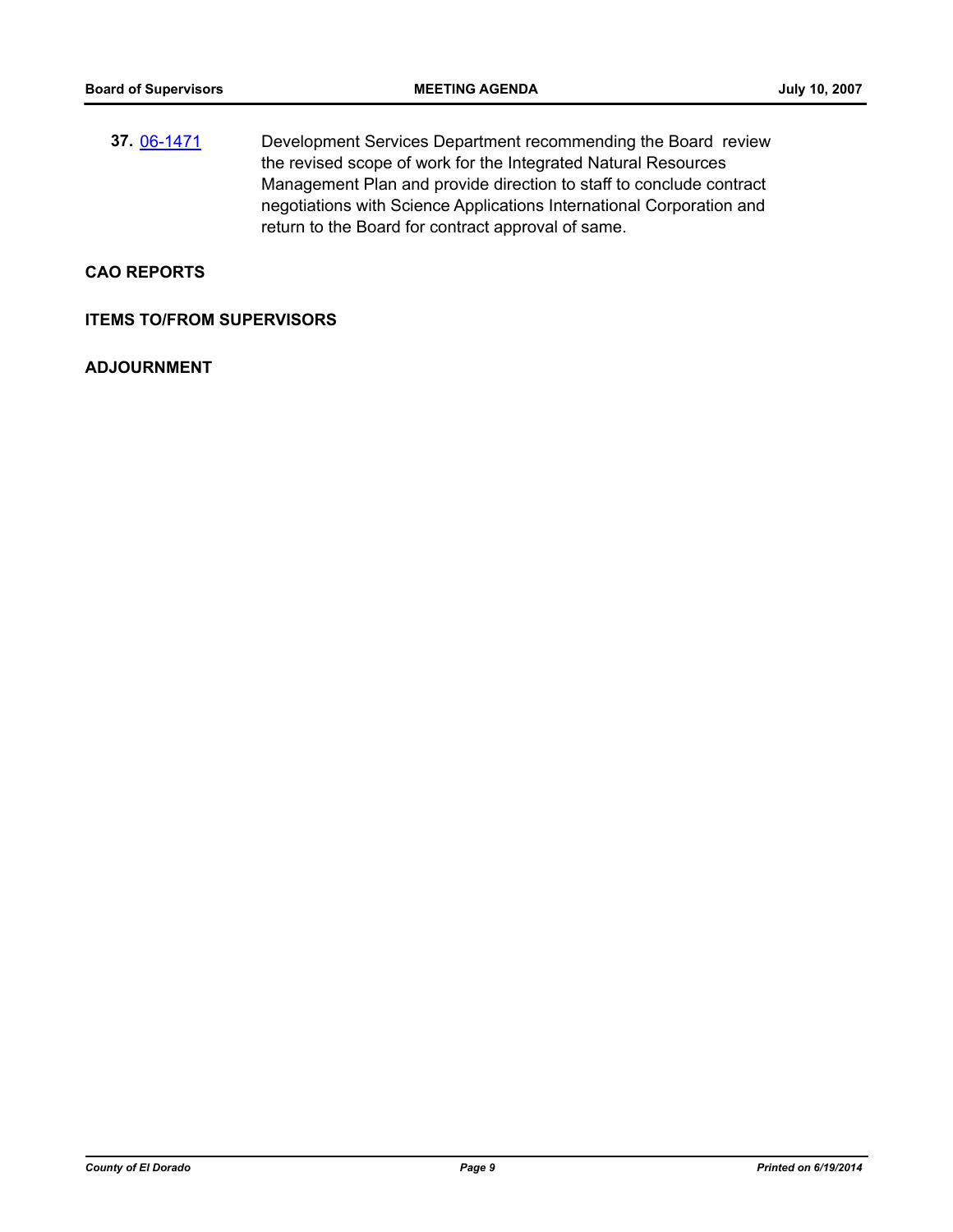# **CLOSED SESSION**

| 38. 07-1160 | Pursuant to Government Code Section 54956.9(b), Anticipated<br>Litigation:<br>Significant exposure to litigation. One (1) potential case.                                                                                                                           |
|-------------|---------------------------------------------------------------------------------------------------------------------------------------------------------------------------------------------------------------------------------------------------------------------|
| 39. 07-1230 | Pursuant to Government Code Section 54956.9(b), Anticipated<br>Litigation:<br>Significant exposure to litigation. One (1) potential case.                                                                                                                           |
| 40. 07-1225 | Pursuant to Government Code Section 54956.9(b), Anticipated<br>Litigation:<br>Significant exposure to litigation. One (1) potential case.                                                                                                                           |
| 41. 07-1223 | Pursuant to Government Code Section 54957.6, Conference with<br><b>Labor Negotiator:</b><br>County Negotiator - Human Resources Director;<br>Employee Organization - El Dorado County Employees Association,<br>Local No. 1.                                        |
| 42. 07-1224 | Pursuant to Government Code Section 54957.6, Conference with<br><b>Labor Negotiator:</b><br>County Negotiator - Human Resources Director;<br>Employee Organization - El Dorado County Management Association<br>and El Dorado County Criminal Attorney Association. |
| 43. 07-1227 | Pursuant to Government Code Section 54956.9(a), Existing Litigation:<br>Title: U.S.A. v. El Dorado County, City of South Lake Tahoe, et al., U.S.<br>District Court Case No. S-01-1520 MCE GGH (ED CA).                                                             |
| 44. 07-1232 | Pursuant to Government Code Section 54956.9(a), Existing Litigation:<br>Title: County of El Dorado v. Jim Ross, M.D., Ph.D et al., pending in the<br>Superior Court of the State of California, County of El Dorado, Case No.<br>PC 20050123.                       |
|             | El Dorado Development<br><b>Stable Development</b>                                                                                                                                                                                                                  |
| 45. 07-1226 | The following closed session to be heard at the end of the day:<br>Pursuant to Government Code Section 54956.9(b), Anticipated<br>Litigation: Significant exposure to litigation. One (1) potential case.                                                           |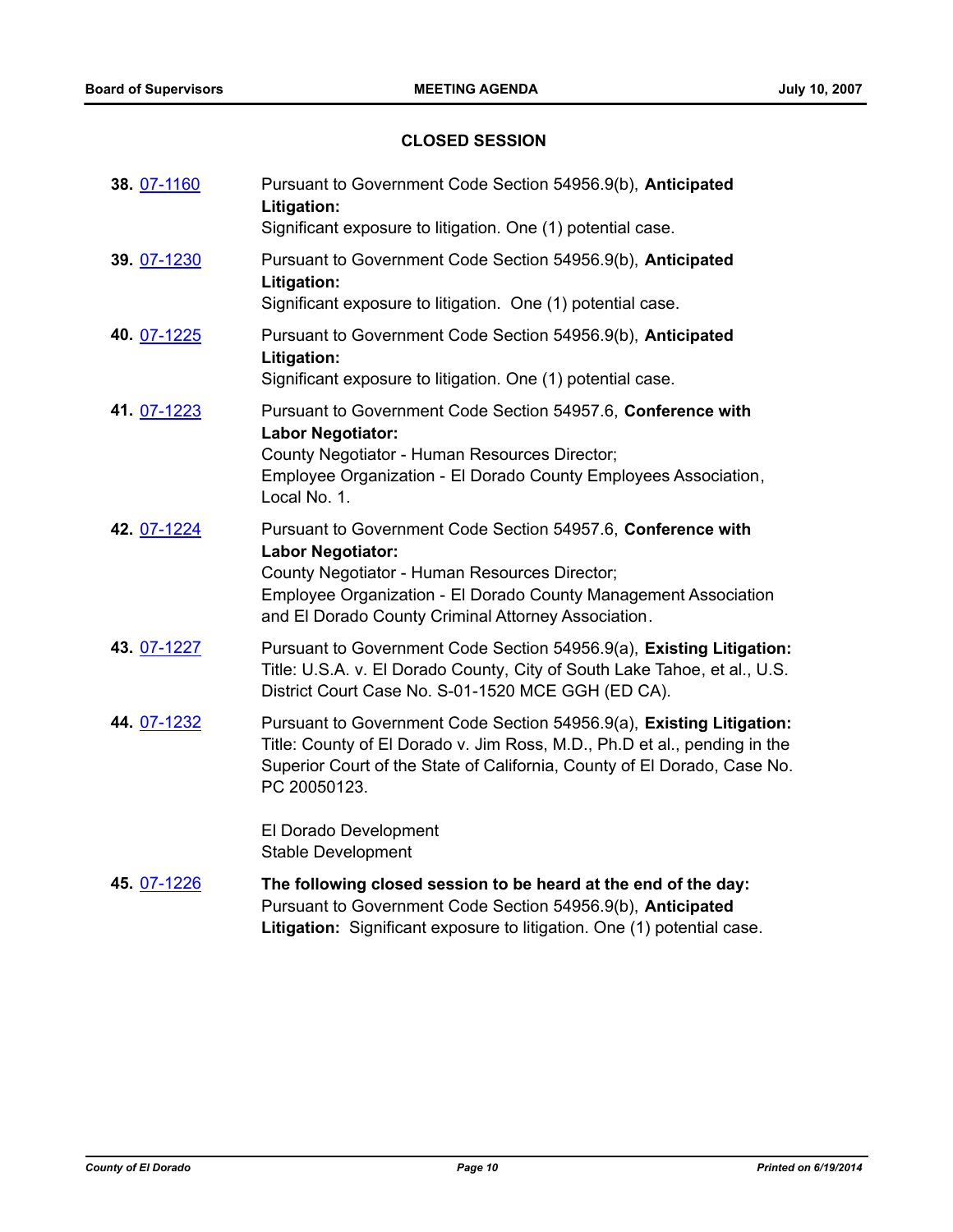#### **ADDENDUM**

#### **DEPARTMENT MATTERS:**

- **46.** [07-1242](http://eldorado.legistar.com/gateway.aspx?m=l&id=/matter.aspx?key=6097) County Counsel recommending that the Board authorize the Chairperson to sign the Right of Entry Permits on behalf of the County once the signed Right of Entry Permits are received from the homeowners affected by the Angora Fire.
- **47.** [07-1246](http://eldorado.legistar.com/gateway.aspx?m=l&id=/matter.aspx?key=6104) Chief Administrative Officer recommending Chairman be authorized to sign Memorandum of Understanding with Governor's Office of Emergency Services and the California Integrated Waste Management Board Concerning Angora Fire Structural Debris Removal. (MOU to be distributed on Monday, July 9.)
- **48.** [07-1247](http://eldorado.legistar.com/gateway.aspx?m=l&id=/matter.aspx?key=6106) Supervisor Santiago requesting authorization to submit a request for technical and financial assistance to the National Resource Conservation Service under the United States Department of Agriculture Emergency Watershed Program.